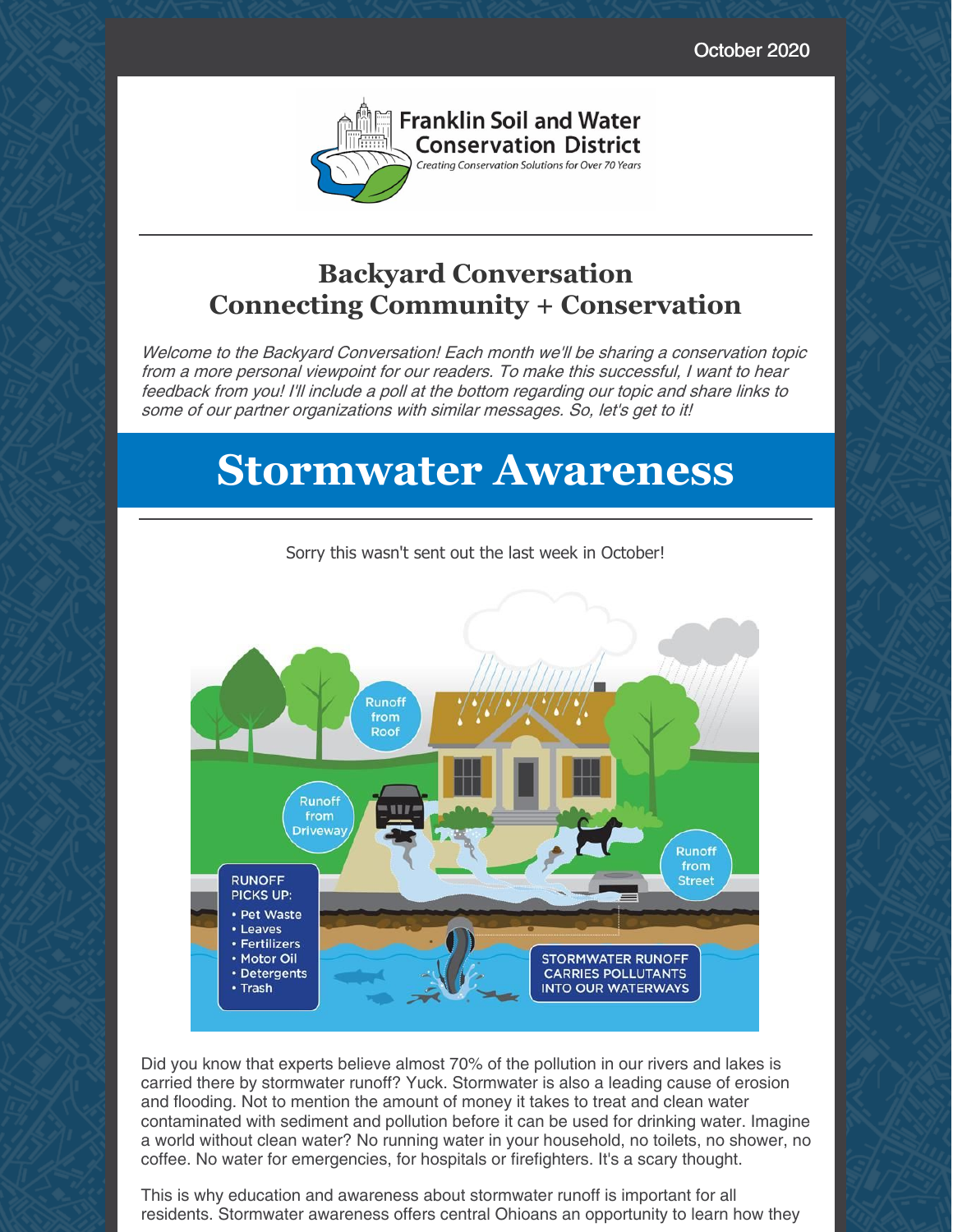can take small actions to make a big impact right here in Franklin County and anyone can participate; residents, municipalities, townships, schools, watershed, or community groups, and more! Even though Stormwater Awareness Week has passed, we encourage communities and residents to engage in stormwater awareness year round!

#### *So, how can you get involved?*

- Attend or set-up a socially distanced community or neighborhood clean-up (litter, streams, stormwater ponds, etc)
- Clear storm-drains of leaf debris in your neighborhood
- Plant native trees & plants in your garden or with a local community group
- Install or DIY a rain barrel to catch stormwater runoff
- Build a rain garden on your property
- Attend an educational workshops or tours (residents/businesses/contractors)
- Check the weather report before applying fertilizer to your lawn or any oil or chemicals to driveways and sidewalks. This will protect the environment and your pocketbook.
- Make sure lawns have 3-4 inches of topsoil under the grass. This will reduce runoff, as well as make lawns easier to maintain.
- Always pick up and properly dispose of pet waste
- Businesses can participate too! Visit [www.franklinswcd.org/water-quality-partner](http://www.franklinswcd.org/water-quality-partner-program)program

There is so much we can do for clean water in Franklin County and Central Ohio. Your very own yard can make a measurable difference by improving water and air quality. Stormwater runoff is a major cause of water pollution in urban areas. When rain falls on our roofs, streets, and parking lots in cities and their suburbs, the water cannot soak into the ground as it should. Stormwater drains through gutters, storm sewers, and other engineered collection systems and is discharged into nearby water bodies. Higher flows resulting from heavy rains can also cause erosion and flooding in urban streams, damaging habitat, property, and infrastructure.When rain falls in natural undeveloped areas, the water is absorbed and filtered by soil and plants so stormwater runoff is cleaner and less of a problem. In developed urban environments, the stormwater runoff carries trash, bacteria, heavy metals, and other pollutants from the urban landscape. By implementing green infrastructure practices, residents can all be a part of the solution to urban stormwater pollution. Consider one of the options below for your own property or talk to your local community about including these in new developments!

- Permeable Pavements
- **Green Roofs**
- Blue Roofs (Stormwater Collection
- Stormwater Inlets
- Composting (to improve urban soil quaility)
- Stream Buffers
- Land Conservation
- Urban Tree Canopy
- Rain Gardens or Bioswales
- Rainwater Harvesting (Rain Barrels!

Let's make Franklin County and Central Ohio a great place to live, work and play!

#### *How Much Do You Know About Clean Water?*

When it comes to protecting our water resources we all need to be part of the solution. Be The Change for Clean Water is bringing together ten counties and a multitude of partners to provide education, resources, and opportunities to make it easier for all Central Ohio residents to Be the Change for Clean Water.



Whether you are concerned about water pollution, participate in outdoor recreation activities, interested in volunteering, want to protect local wildlife, wish to join community leaders in developing policies and programs, or need to know how to properly dispose of trash this site is for you. We can all do something to Be the Change for Clean Water.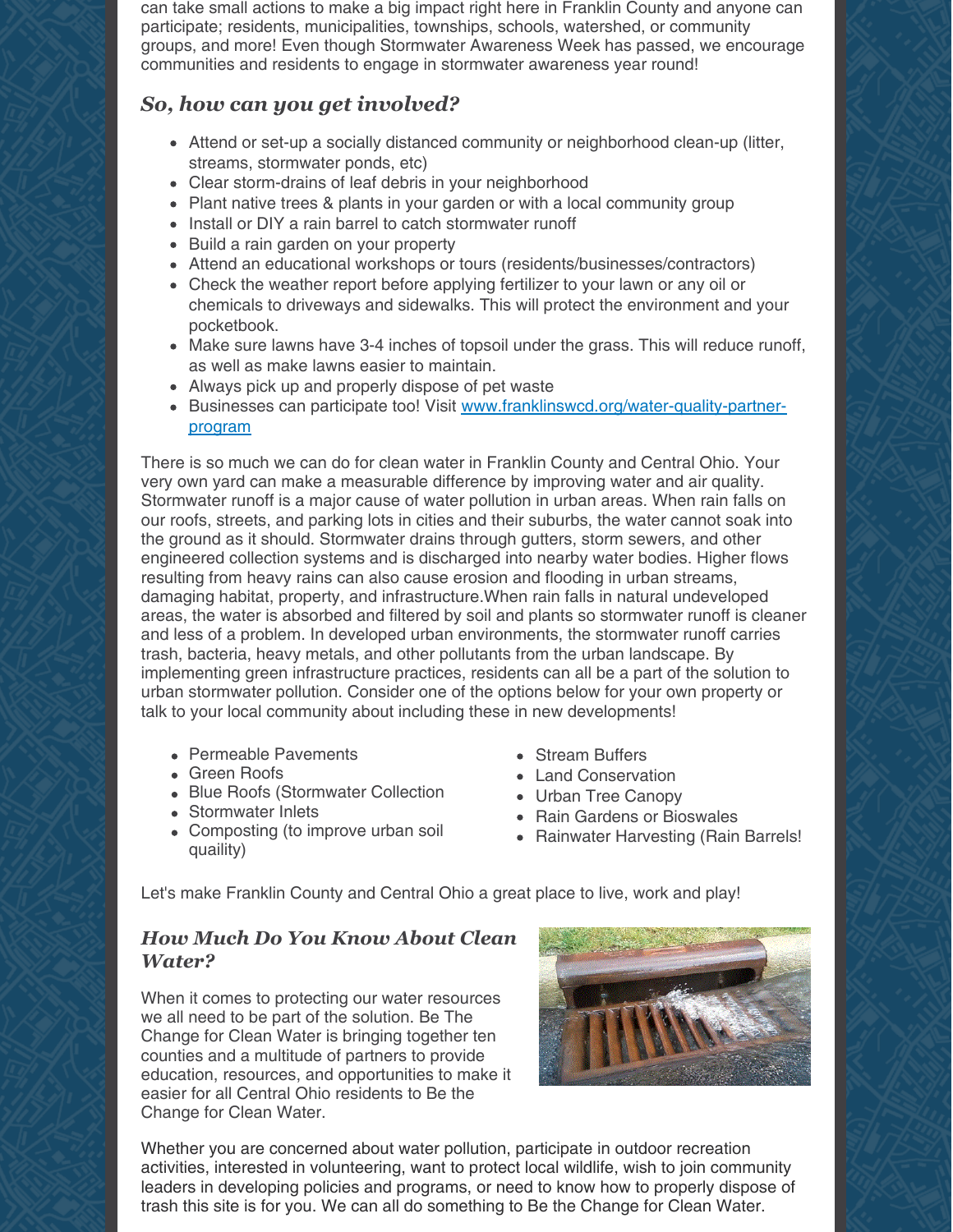#### **Take the Stormwater Awareness Pledge-Win a Rain Barrel!**

(Chances of winning depend on number of pledges)

Practice Stormwater Awareness year-round! Take a Stormwater Awareness Pledge until November 22<sup>nd</sup> for your chance to win a rain barrel through Franklin Soil and Water!

Take the pledge at [www.franklinswcd.org/stormwater-awareness-pledge](http://www.franklinswcd.org/stormwater-awareness-pledge)



## **POLL TIME**

Let's talk stormwater. In what ways do you already practice stormwater management?

| Catching runoff with rain<br>barrels                                                  | <b>Select</b> |  |
|---------------------------------------------------------------------------------------|---------------|--|
| Soil amendment through<br>composting                                                  | <b>Select</b> |  |
| Keeping the stormdrains clear                                                         | <b>Select</b> |  |
| <b>Planting Native Trees</b>                                                          | <b>Select</b> |  |
| <b>Other</b>                                                                          | <b>Select</b> |  |
| In last month's noll almost 50% of you have already sharpened your mower hlades! Nice |               |  |

l month's poll almost 50% of you have already sharpened your mower blades! Nice work getting prepared for fall! Here were the full results-

| Already did that! | Last Fallsometime. | Supposed to do that? |
|-------------------|--------------------|----------------------|
| 47.3%             | 20%                | 32.7%                |